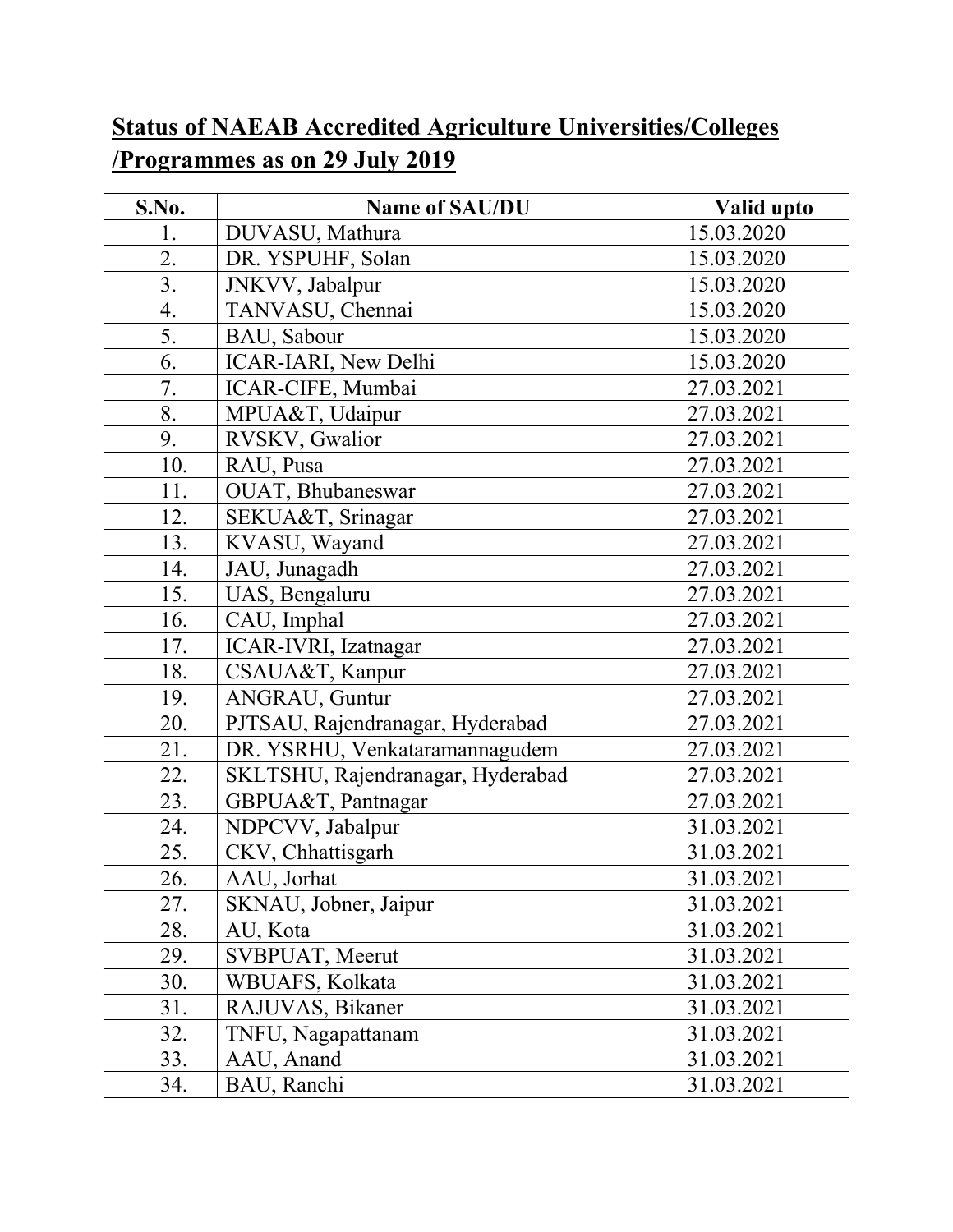| 35. | UAHS, Shimoga                                    | 31.03.2021  |
|-----|--------------------------------------------------|-------------|
| 36. | BCKVV, Mohanpur                                  | 31.03.2021  |
| 37. | LLRUVAS, Hisar                                   | 31.03.2021  |
| 38. | NDRI, Karnal                                     | 31.03.2021  |
| 39. | SKUAT, Jammu                                     | 31.03.2021  |
| 40. | NAU, Navsari                                     | 31.03.2021  |
| 41. | AU, Jodhpur                                      | 28.03.2021  |
| 42. | Sri Venkatshwara Veterinary University, Tirupati | 31.03.2022  |
| 43. | BUAT, Banda                                      | 31.03.2023  |
| 44. | CCSHAU, Hisar                                    | 31.03.2023  |
| 45. | MPKV, Rahuri                                     | 31.03.2023  |
| 46. | TNAU, Coimbatore                                 | 31.03.2023  |
| 47. | GADVASU, Ludhiana                                | 31.03.2023  |
| 48. | CSK HPKV, Palampur                               | 31.03.2023  |
| 49. | VNMKV, Parbhani                                  | 31.03.2023  |
| 50. | MAFSU, Nagpur                                    | 28.03.2024  |
| 51. | UBKVV, Coochbehar                                | 28.03.2024  |
| 52. | Dr.PDKV, Akola                                   | 28.03.2024  |
| 53. | IGKV, Raipur                                     | 28.03.2024  |
| 54. | Sir. PVNRTVU, Hyderabad                          | 28.03.2024  |
| 55. | KVAFSU, Bidar                                    | 28.03.2024  |
| 56. | DBSKKV, Dapoli                                   | 28.03.2024  |
| 57. | University of Agricultural Sciences, Raichur     | 31.03.2024* |
| 58. | University of Agricultural Sciences, Dharwad     | 31.03.2024* |
| 59. | Punjab Agricultural University, Ludhiana         | 31.03.2024* |
|     |                                                  |             |

## **Faculties/ Schools (Central / State Universities)**

| 60. | Faculty of Agriculture, BHU, Varanasi           | 31.03.2022  |
|-----|-------------------------------------------------|-------------|
| 61. | Faculty of Fisheries, KUFOS, Cochin             | 31.03.2022  |
| 62. | School of Agricultural Sciences & Rural         | 31.03.2022  |
|     | Development, Nagaland University                |             |
| 63. | AMU, Aligarh, UP                                | 28.03.2024  |
| 64. | Pandit Jawaharlal Nehru College of Agriculture  | 28.07.2024* |
|     | Research Institute, Karaikal, Pondicherry       |             |
|     | (affiliated to Pondicherry University)          |             |
| 65. | Palli Siksha Bhavana, Visva-Bharti, Sriniketan, | 31.03.2024* |
|     | West Bengal                                     |             |